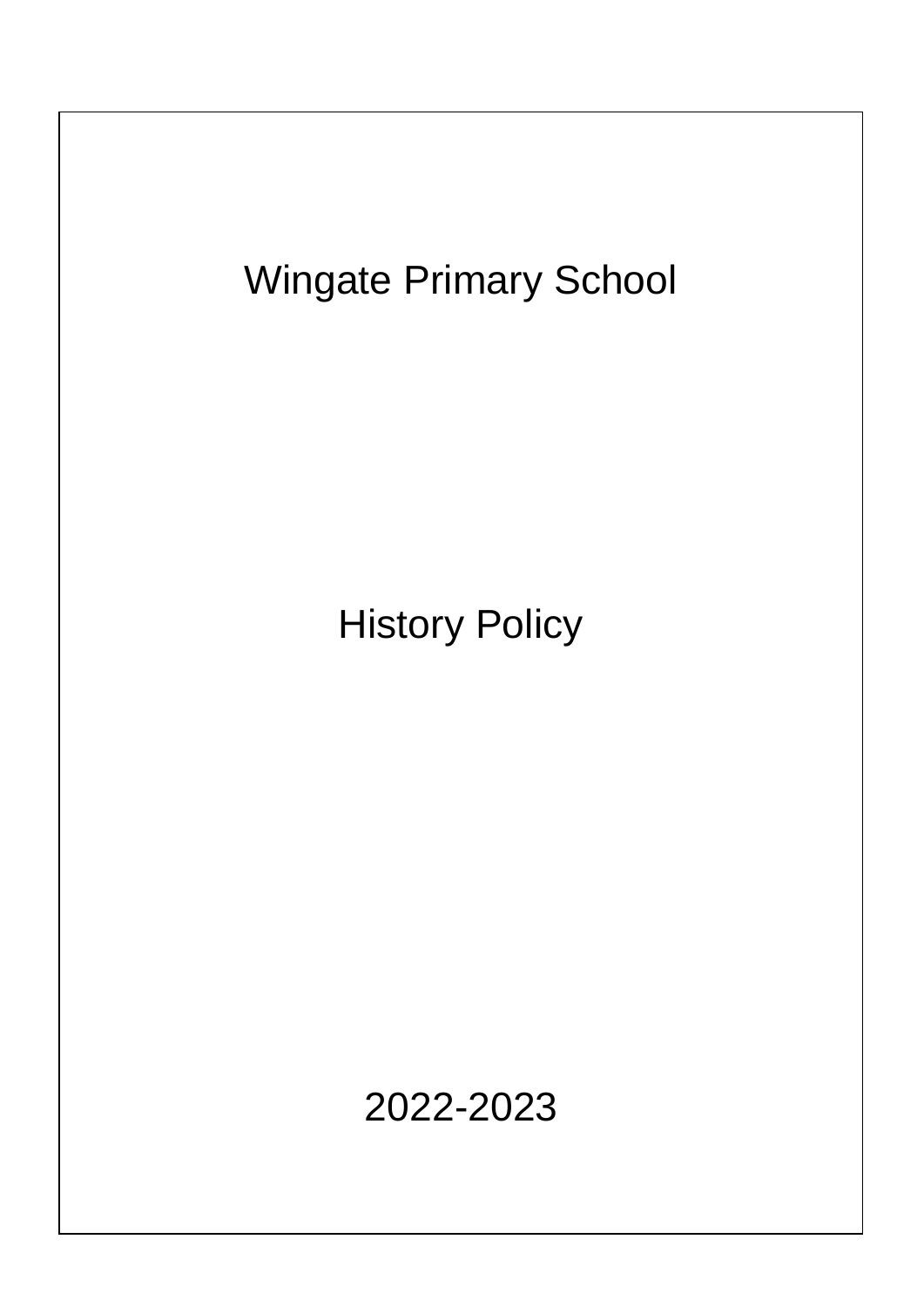This policy is written with consideration to our school commitment to the Rights of the Child and our achievement of becoming a Rights Respecting School and it complies with Article 28 of the UNCRC 'Every child has the right to an education' as well as Article 29 'Education must develop every child's personality, talents and abilities to the full.' Although direct reference to this is not continuously made, the policy has been written with full awareness of our responsibility and commitment to children's Rights.

The rights and dignity of our children are at the heart of everything we do, every decision we and they make and every driver for making progress and helping our children to develop as responsible, valued global citizens who want to make a positive contribution to their and our world.

In our school it is our intent that we help children to develop resilience, perseverance, autonomy and focus. Our children learn that they are valued and valuable, they are independent people in their own right and they have the power to do wonderful, amazing things at every stage of every day.

Every one of our children is a unique individual with their own strengths, aptitudes, interests and dreams. As a school community we will endeavour to support each child to make the most of every opportunity we offer.

We provide enriching experiences to engage learners and in designing and developing our curriculum we have taken into consideration

- how children learn and remember; progress means knowing more and remembering more
- what our children need to succeed in life; cultural capital they need to make aspirational choices and succeed beyond their time at Wingate Primary School.

The key drivers for our curriculum

Ambition and aspiration Resilience and courage Autonomy and independence Perseverance and solution finding

### **Intent**

Our intent for the History curriculum at Wingate Primary School is to inspire children's curiosity and interest in the past while developing the use of historical vocabulary. It should develop children's understanding about the lives of people who lived in the past and teach children to understand how events in the past have influenced our lives today. We intend children to investigate these past people and events through the use of enquiry, comparison, analysis and interpretation and to use a range of high quality resources and artefacts to support this. We aim to teach children a sense of chronology, and through this they will develop a sense of identity and a cultural understanding based on their historical heritage.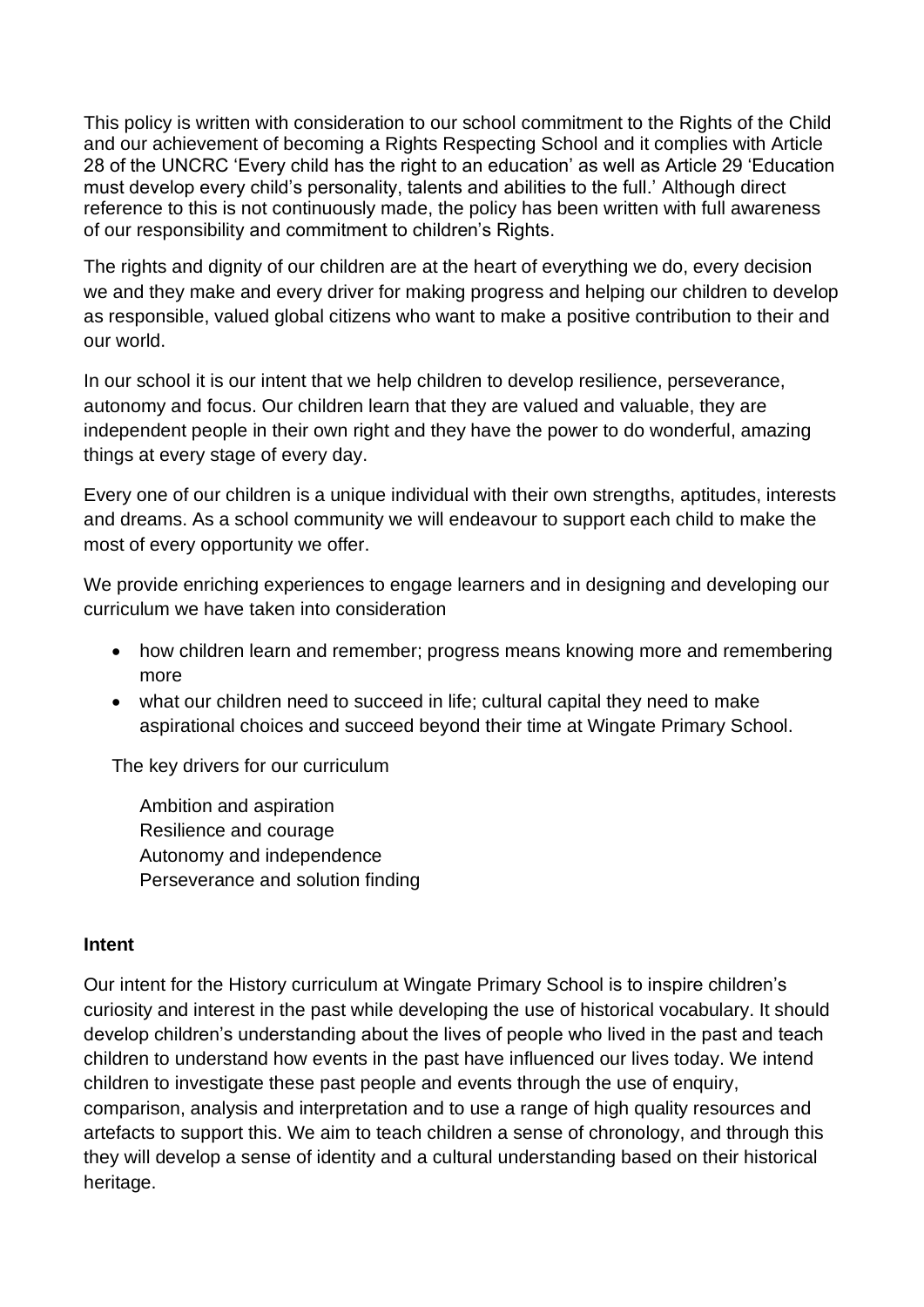### **Implementation**

Planning for History is a process in which all teachers are involved to ensure that the school gives full coverage of, 'The National Curriculum programmes of study for History 2014' and 'Understanding the World' in Early Years Foundation Stage. In ensuring high standards of teaching and learning in History, we implement a curriculum that is relevant (KS1), chronological (KS2) and the teaching of skills is progressive throughout the whole school. History is taught as part of a half-termly topic, focusing on knowledge and skills stated in the National Curriculum. History is delivered as discrete units and lessons to ensure coverage. History units ensure progression between year groups and guarantees topics are covered. By the end of Year 6, children will have a chronological understanding of British History from the Stone Age to the present day. They are able to draw comparisons and make connections between different time periods and their own lives. Interlinked with this are studies of world history, such as the ancient civilisations of Greece and the Egyptians. The local area is also fully utilised to achieve the desired outcomes, with extensive opportunities for learning outside the classroom embedded in practice. We have used advice from local and national leaders in History to sequence learning progressively throughout both Key Stages.

|                 | Autumn(1/2 term)                                                                                                                                                                                                                                                                                                                                                                                                                          | Spring (1/2 term)                                                                                                                                                                                                                                                     | Summer (1/2 term)                                                                                                                                                                                                                                                         |
|-----------------|-------------------------------------------------------------------------------------------------------------------------------------------------------------------------------------------------------------------------------------------------------------------------------------------------------------------------------------------------------------------------------------------------------------------------------------------|-----------------------------------------------------------------------------------------------------------------------------------------------------------------------------------------------------------------------------------------------------------------------|---------------------------------------------------------------------------------------------------------------------------------------------------------------------------------------------------------------------------------------------------------------------------|
| Rec.            | Shows interest in the lives of people<br>who are familiar to them.<br>To remember and talk about significant<br>events in their own experience.<br>Recognises and describes special<br>times or events for family or friends.<br>Orders and sequences familiar events.<br>Can retell a simple past event in<br>correct order (e.g. went downslide, hurt<br>finger).<br>Uses a range of tenses (e.g. play,<br>playing, will play, played). | To remember and talk about<br>significant events in their own<br>experience.<br>To order and sequence familiar<br>events.<br>Uses everyday language in<br>relation to time<br>To use talk to organise,<br>sequence and clarify thinking,<br>ideas and events.         | Talk about past and present events<br>in their own lives and in the lives of<br>family members<br>Know about similarities and<br>differences between themselves<br>and others<br>Know about similarities and<br>differences among families,<br>communities and traditions |
| Yr <sub>1</sub> | I'm making History!<br>NC ref: changes within living memory<br>Focus: Chronology (sequence), knowledge<br>of very recent past, use of common words.<br>Asking and answering simple questions.                                                                                                                                                                                                                                             | History detectives - spot the<br>differences!<br>NC Ref: changes within living<br>memory, places in locality<br>Focus: Use of primary sources,<br>comparing to find similarity and<br>difference, chronology, beginning<br>to explain change and continuity.          | Who has helped make History?<br>NC ref: Significant individuals in the<br>past, local significant individuals<br>Focus: use of historical interpretations,<br>chronology over a longer period,<br>thinking about historical significance.                                 |
| Yr <sub>2</sub> | Why are some places special?<br>NC ref: Significant places in own locality<br>Focus: Thinking about historical<br>significance, using primary sources.                                                                                                                                                                                                                                                                                    | <b>Fantastic Firsts</b><br>NC ref: events beyond living<br>memory that are significant<br>globally or nationally<br>Focus: Chronology over longer<br>timeframe, comparing events,<br>writing about significance.                                                      | All change? Holidays now and then<br>NC ref: Changes within living memory<br>and beyond. Significant places in our<br>own locality.<br>Focus: Identifying and writing about<br>change and its causes. Forming an<br>interpretation, use of primary sources.               |
| Yr3             | <b>Who were Britain's first builders?</b><br>NC ref: Changes in Britain Stone Age to<br>Iron Age<br>Focus: building and technology in earliest<br>settlements, key features of an era,<br>chronology (sequence and duration)<br>change over time, using artefacts as                                                                                                                                                                      | <b>Why did the Ancient Egyptians</b><br>build pyramids?<br>NC ref: Achievements of earliest<br>civilisations - Ancient Egypt<br>Focus: key features of early<br>civilisation, chronology (sequence,<br>duration and contemporaneous<br>development) causation, use of | How have the Greeks shaped my<br>world?<br>NC Ref: Ancient Greece; achievements<br>and influence<br>Focus: Chronology (sequence and<br>duration), key features and individuals<br>of ancient civilisation, consequences,                                                  |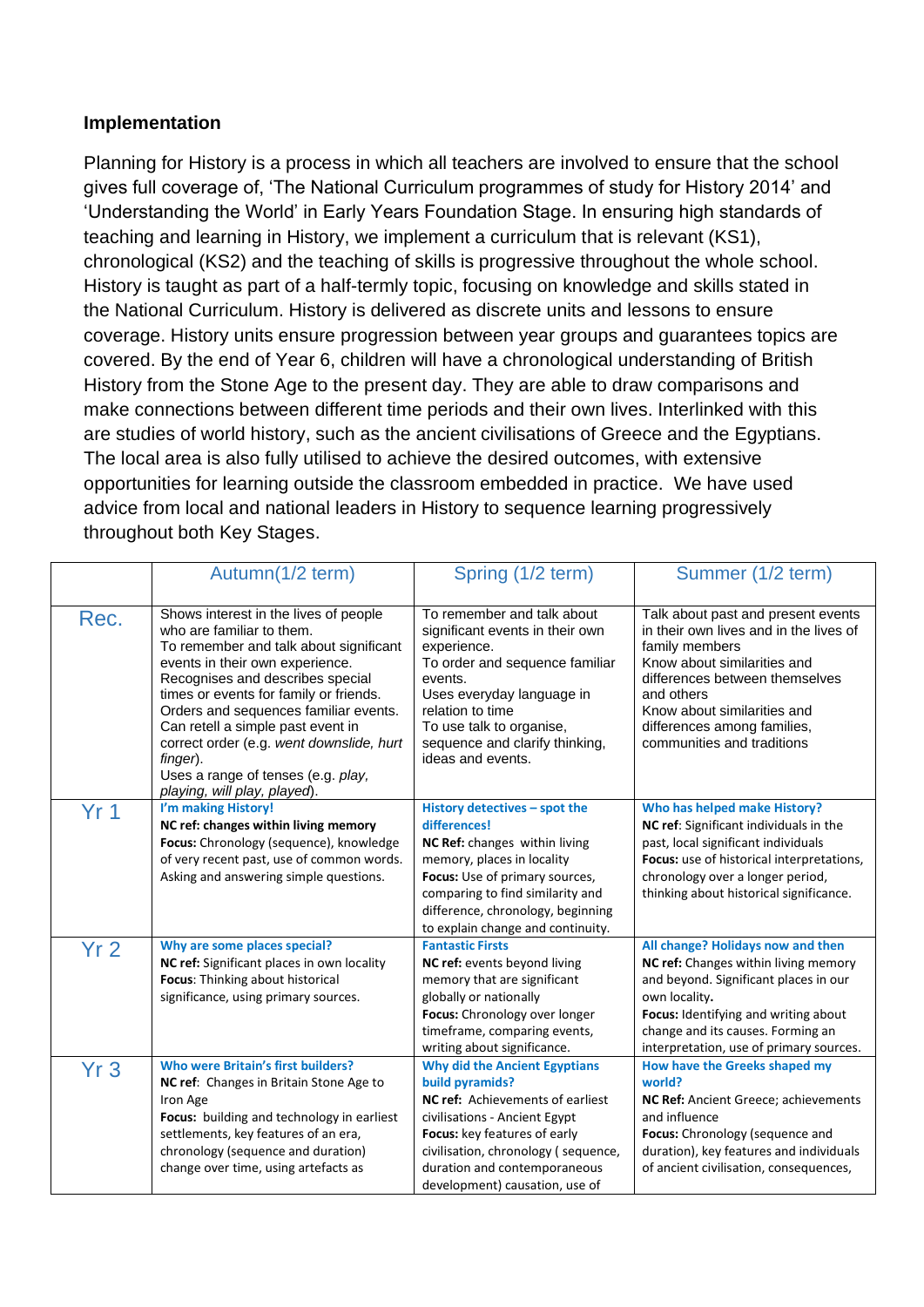|                 | primary sources, awareness of                                                                                                                                                                                                                                                                                       | primary sources (supported                                                                                                                                                                                                                                                                                                                                                                                                                                | significance (legacy) use of primary                                                                                                                                                                                                                                                                                                                                                                                                                                                   |
|-----------------|---------------------------------------------------------------------------------------------------------------------------------------------------------------------------------------------------------------------------------------------------------------------------------------------------------------------|-----------------------------------------------------------------------------------------------------------------------------------------------------------------------------------------------------------------------------------------------------------------------------------------------------------------------------------------------------------------------------------------------------------------------------------------------------------|----------------------------------------------------------------------------------------------------------------------------------------------------------------------------------------------------------------------------------------------------------------------------------------------------------------------------------------------------------------------------------------------------------------------------------------------------------------------------------------|
|                 | representations.                                                                                                                                                                                                                                                                                                    | inferences)                                                                                                                                                                                                                                                                                                                                                                                                                                               | sources, use of written interpretations.                                                                                                                                                                                                                                                                                                                                                                                                                                               |
| Yr 4            | Why did the Romans march through<br><b>County Durham?</b><br>NC ref: A Local history study<br>Focus: Key features of Roman army and<br>British campaign, chronology, causation<br>and consequence, using information texts<br>and representations of the past<br>(reconstructions, artist's views, built<br>models) | What was daily life like for<br>Romans?<br>NC ref: The Roman Empire and its<br>impact on Britain<br>Focus: Key features of a global<br>empire, chronology (duration)<br>similarity and difference of<br>experiences within the period<br>(rich/poor, men/women/child,<br>slave/ free) use of primary sources<br>- supported inference and lines of<br>enquiry                                                                                             | What happened when the Romans left<br><b>Britain?</b><br>NC ref: Britain's settlement by the<br>Anglo Saxons and Scots<br>Focus: Key features of Anglo Saxon<br>Britain (s/c/r/e), chronology (sequence<br>and duration), consequences and<br>significance. Use of information texts<br>and historian's interpretations.                                                                                                                                                               |
| Yr <sub>5</sub> | <b>Were the Vikings really vicious?</b><br>NC Ref: The Viking and Anglo saxon<br>struggle for England to 1066<br>Focus: Chronology and key features,<br>making a supported judgement, use of<br>primary sources to test an interpretation.                                                                          | Who was making history in<br>faraway places in the year 1000?<br>NC ref: non-European society that<br>provides contrast to British history<br>Focus: Chronology - developing<br>terminology of periods,<br>contemporaneous developments,<br>key features of a contrasting<br>society and its development,<br>similarity and difference to Britain<br>in c.1000, use of primary sources,<br>identification of key points in<br>historical interpretations. | School designed unit - Wingate,<br><b>Mining Tommy Armstrong</b><br>NC ref: local history study<br><b>Focus:</b> Use of the historic local<br>environment to further enquiry skills,<br>develop chronological range and use of<br>primary sources such as maps, census,<br>buildings and photographs                                                                                                                                                                                   |
| Yr6             | What's in a name?<br>NC Ref: Local History unit - WW1 war<br>memorials<br>Focus: Chronological security, key features<br>of an ear, use of primary sources, similarity<br>and difference of experience at a point in<br>the past                                                                                    | School Discretionary Unit<br>WW <sub>2</sub>                                                                                                                                                                                                                                                                                                                                                                                                              | Has life got better for children in<br><b>Britain?</b><br>NC ref: Aspect or theme since 1066<br>(Changing life for children).<br>Focus: Chronological security -<br>sequence and duration, key periods<br>and their features, causation and<br>consequences, use of primary sources<br>to evaluate utility, producing own<br>representations of the past.<br><b>OR</b><br>NC Ref: Aspect or theme since 1066 -<br>Monarchy<br>Focus: Can we choose the UK's most<br>important monarch? |

# **Impact**

By the end of their primary education at Wingate Primary School, our children will be equipped with a coherent body of historical knowledge, a range of transferable skills and a rich vocabulary that will enable them to be ready for the curriculum at Key Stage 3 and for life as an adult in the wider world. The impact of our History curriculum is that children at Wingate Primary School will thoroughly enjoy learning about their own local history and the history of the wider world in which they live. Children will develop progressively as historians applying and building upon the knowledge and skills they have acquired. They will gain a sense of curiosity about the past, ask thought provoking questions and have a desire to find out more.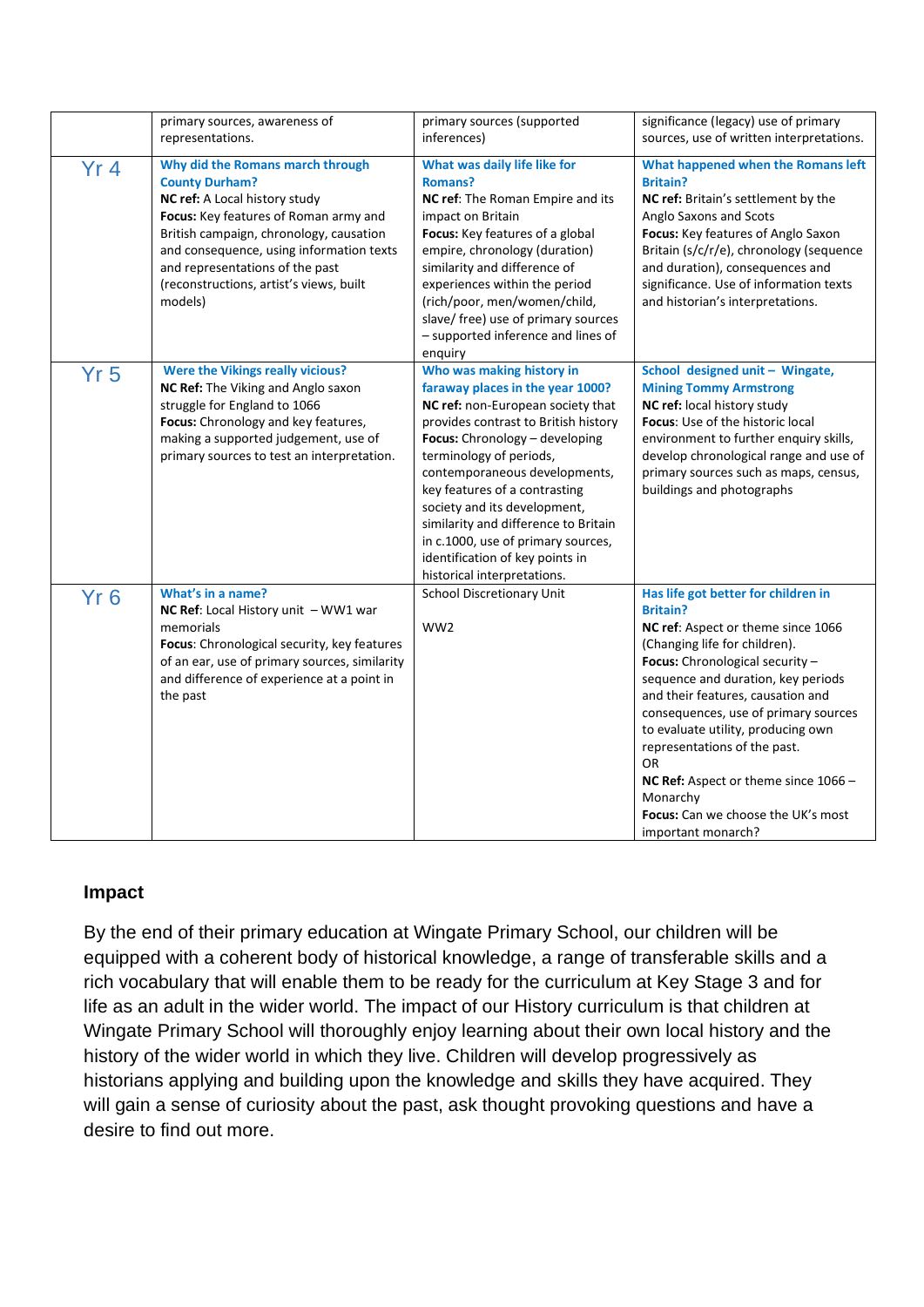### **Purpose of study**

A high-quality history education will help pupils gain a coherent knowledge and understanding of Britain's past and that of the wider world. It should inspire pupils' curiosity to know more about the past. Teaching should equip pupils to ask perceptive questions, think critically, weigh evidence, sift arguments, and develop perspective and judgement. History helps pupils to understand the complexity of people's lives, the process of change, the diversity of societies and relationships between different groups, as well as their own identity and the challenges of their time

#### **Aims**

The national curriculum for history aims to ensure that all pupils:

- know and understand the history of these islands as a coherent, chronological narrative, from the earliest times to the present day: how people's lives have shaped this nation and how Britain has influenced and been influenced by the wider world
- know and understand significant aspects of the history of the wider world: the nature of ancient civilisations; the expansion and dissolution of empires; characteristic features of past non-European societies; achievements and follies of mankind
- gain and deploy a historically-grounded understanding of abstract terms such as 'empire', 'civilisation', 'parliament' and 'peasantry'
- understand historical concepts such as continuity and change, cause and consequence, similarity, difference and significance, and use them to make connections, draw contrasts, analyse trends, frame historically-valid questions and create their own structured accounts, including written narratives and analyses
- understand the methods of historical enquiry, including how evidence is used rigorously to make historical claims, and discern how and why contrasting arguments and interpretations of the past have been constructed
- gain historical perspective by placing their growing knowledge into different contexts, understanding the connections between local, regional, national and international history; between cultural, economic, military, political, religious and social history; and between short- and long-term timescales.

#### **History in the National Curriculum**

#### **Attainment targets**

By the end of each key stage, pupils are expected to know, apply and understand the matters, skills and processes specified in the relevant programme of study.

### **Subject content**

### **Key stage 1**

Pupils should develop an awareness of the past, using common words and phrases relating to the passing of time. They should know where the people and events they study fit within a chronological framework and identify similarities and differences between ways of life in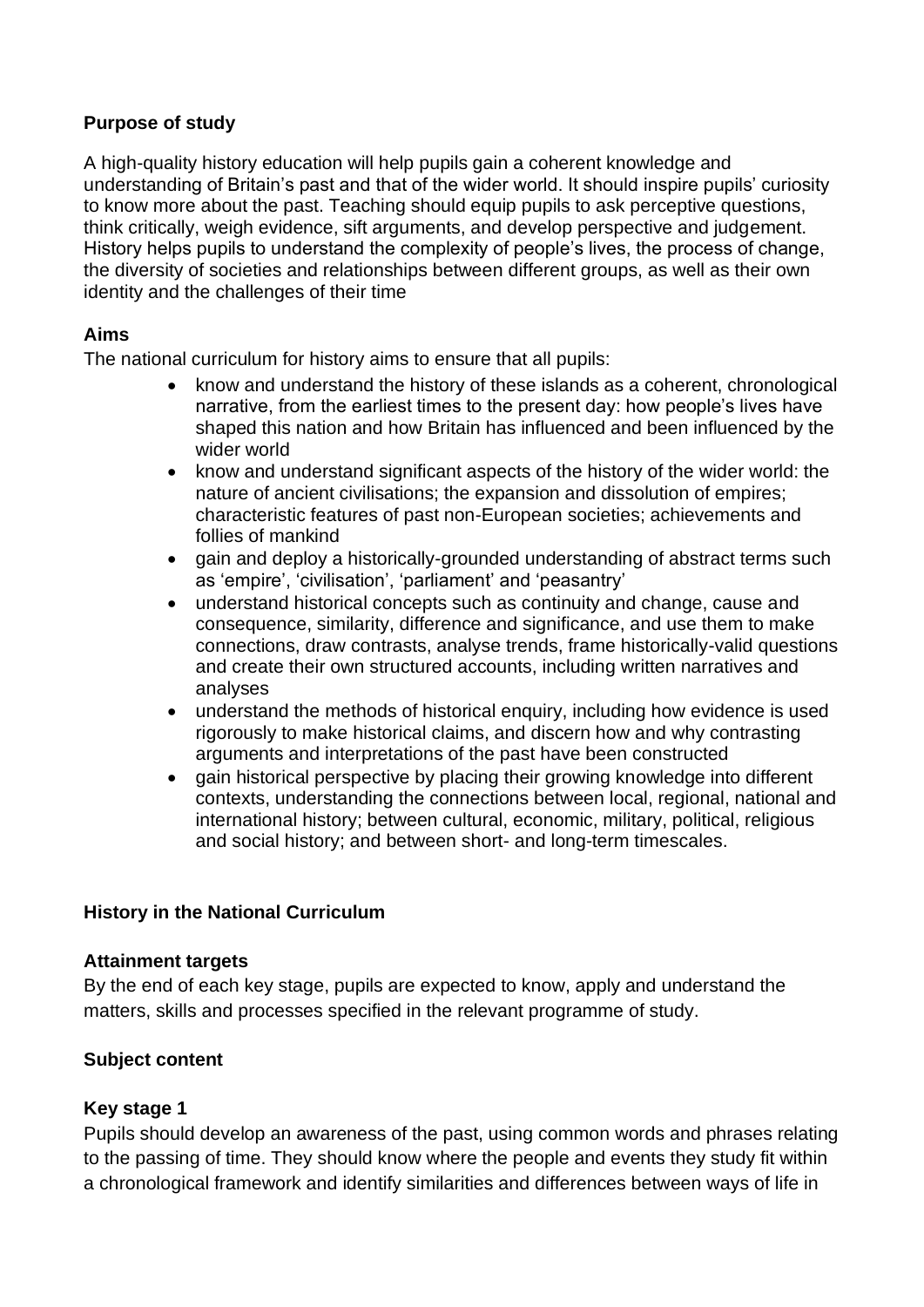different periods. They should use a wide vocabulary of everyday historical terms. They should ask and answer questions, choosing and using parts of stories and other sources to show that they know and understand key features of events. They should understand some of the ways in which we find out about the past and identify different ways in which it is represented.

## **Pupils should be taught about:**

- changes within living memory. Where appropriate, these should be used to reveal aspects of change in national life
- events beyond living memory that are significant nationally or globally (e.g. the Great Fire of London, the first aeroplane flight or events commemorated through festivals or anniversaries)
- the lives of significant individuals in the past who have contributed to national and international achievements. Some should be used to compare aspects of life in different periods (e.g. Elizabeth I and Queen Victoria, Christopher Columbus and Neil Armstrong, William Caxton and Tim Berners-Lee, Pieter Bruegel the Elder and LS Lowry, Rosa Parks and Emily Davison, Mary Seacole and Edith Cavell)
- significant historical events, people and places in their own locality.

### **Key stage 2**

Pupils should continue to develop a chronologically secure knowledge and understanding of British, local and world history, establishing clear narratives within and across the periods they study. They should note connections, contrasts and trends over time and develop the appropriate use of historical terms. They should regularly address and sometimes devise historically valid questions about change, cause, similarity and difference, and significance. They should construct informed responses that involve thoughtful selection and organisation of relevant historical information. They should understand how our knowledge of the past is constructed from a range of sources and that different versions of past events may exist, giving some reasons for this.

In planning to ensure the progression described above through teaching the British, local and world history outlined below, teachers should combine overview and depth studies to help pupils understand both the long arc of development and the complexity of specific aspects of the content.

### **Pupils should be taught about:**

• changes in Britain from the Stone Age to the Iron Age This could include:

- late Neolithic hunter-gatherers and early farmers, e.g. Skara Brae
- Bronze Age religion, technology and travel, e.g. Stonehenge
- Iron Age hill forts: tribal kingdoms, farming, art and culture
- the Roman Empire and its impact on Britain

This could include:

- Julius Caesar's attempted invasion in 55-54 BC
- the Roman Empire by AD 42 and the power of its army
- successful invasion by Claudius and conquest, including Hadrian's Wall
- British resistance, e.g. Boudica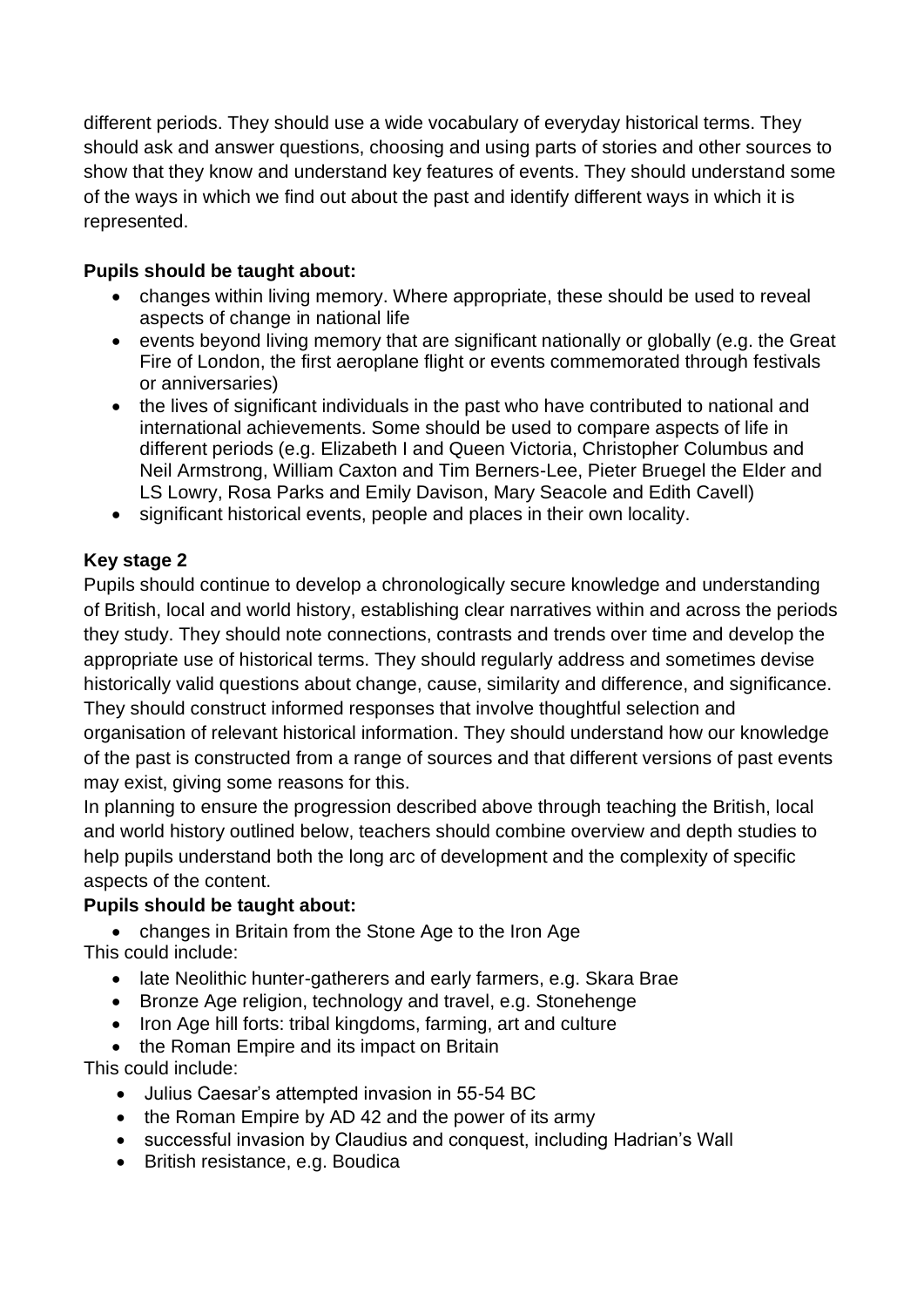• "Romanisation" of Britain: sites such as Caerwent and the impact of technology, culture and beliefs, including early Christianity

• Britain's settlement by Anglo-Saxons and Scots

This could include:

- Roman withdrawal from Britain in c. AD 410 and the fall of the western Roman Empire
- Scots invasions from Ireland to north Britain (now Scotland)
- Anglo-Saxon invasions, settlements and kingdoms: place names and village life
- Anglo-Saxon art and culture
- Christian conversion Canterbury, Iona and Lindisfarne
- the Viking and Anglo-Saxon struggle for the Kingdom of England to the time of Edward the Confessor

This could include:

- Viking raids and invasion
- resistance by Alfred the Great and Athelstan, first king of England
- further Viking invasions and Danegeld
- Anglo-Saxon laws and justice
- Edward the Confessor and his death in 1066
- a local history study

For example:

- a depth study linked to one of the British areas of study listed above
- a study over time tracing how several aspects national history are reflected in the locality (this can go beyond 1066)
- a study of an aspect of history or a site dating from a period beyond 1066 that is significant in the locality.
- a study of an aspect or theme in British history that extends pupils' chronological knowledge beyond 1066

For example:

- the changing power of monarchs using case studies such as John, Anne and Victoria
- changes in an aspect of social history, such as crime and punishment from the Anglo-Saxons to the present or leisure and entertainment in the 20th Century
- the legacy of Greek or Roman culture (art, architecture or literature) on later periods in British history, including the present day
- a significant turning point in British history, e.g. the first railways or the Battle of Britain
- the achievements of the earliest civilizations an overview of where and when the first civilizations appeared and a depth study of one of the following: Ancient Sumer; The Indus Valley; Ancient Egypt; The Shang Dynasty of Ancient China
- Ancient Greece a study of Greek life and achievements and their influence on the western world
- a non-European society that provides contrasts with British history one study chosen from: early Islamic civilization, including a study of Baghdad c. AD 900; Mayan civilization c. AD 900; Benin (West Africa) c. AD 900-1300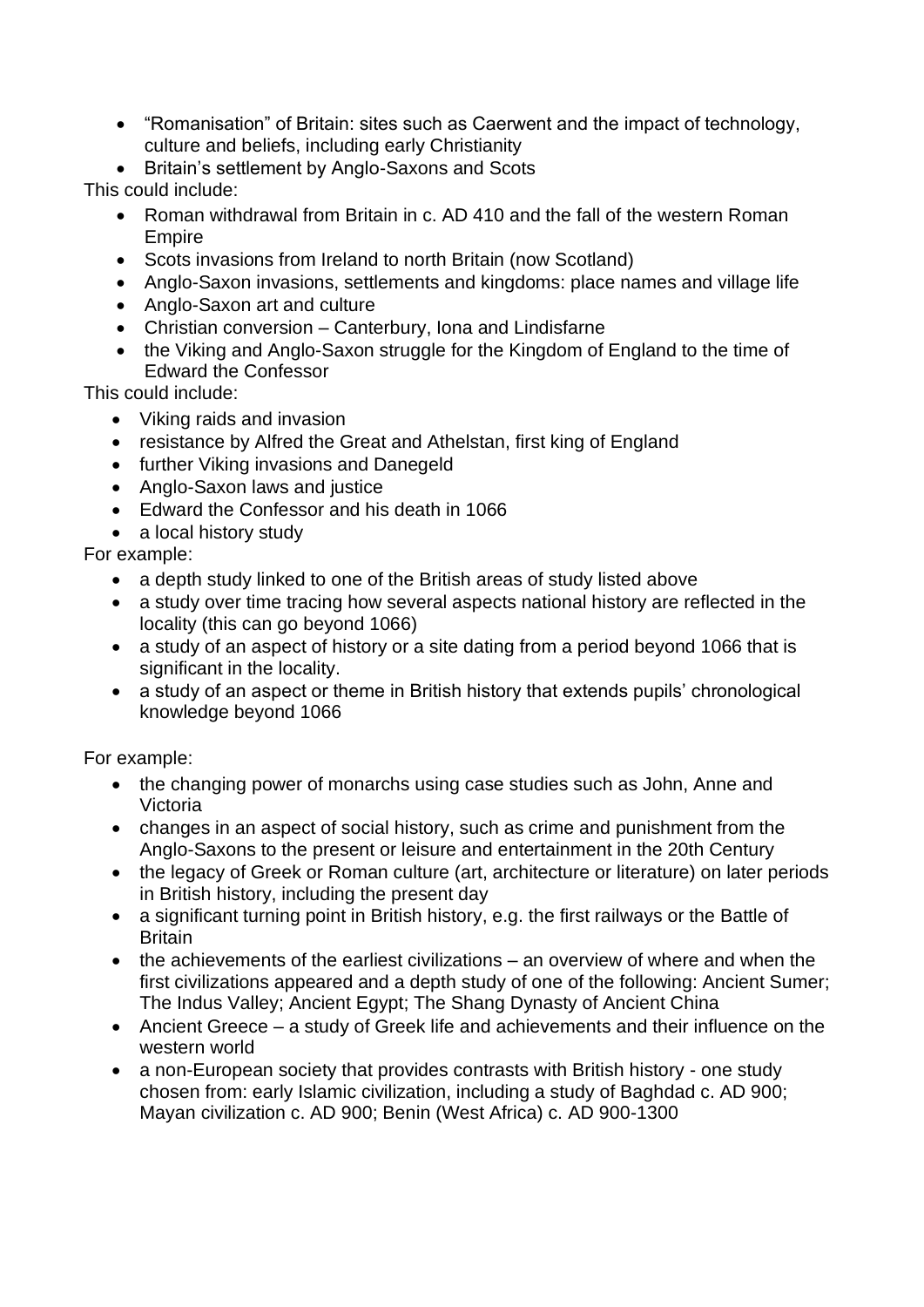We strive to develop children's enquiry skills through the use of questioning and by setting the children tasks and exposing them to experiences which will help their information finding skills. Lessons may be taught as whole class sessions, group activities or individual tasks dependant on the structure of the class and content of the lesson. A variety of approaches will be used to cater for different learning styles, visual, auditory and kinaesthetic. These will include:

- stories
- timelines
- classroom displays
- role play and drama
- use of photographs
- ICT
- educational visits

# **Resources**

Each teacher is aware of where the History resources in school are held. An inventory of resources will be held and regularly updated by the subject coordinator. The resources used will provide a variety of information about the people and places being studied and be suitable for the ages and abilities of pupils. These will include:

- the children's own experiences
- experiences of people known to them
- the experiences of visitors and invited quests
- the classroom, school and it's grounds
- the local environment
- the use of story, pictures, illustrations, photographs, artefacts, textbooks, reference materials and maps

# **Inclusion and Special Education Needs**

Schools have a responsibility to provide a broad and balanced curriculum for all pupils. This statutory inclusion statement outlines how teachers can differentiate and modify as necessary to provide all pupils with relevant and appropriately challenging work at each key stage. It sets out three principles that are essential to developing a more inclusive curriculum.

- setting suitable learning challenges
- responding to pupil's diverse learning needs
- overcoming potential barriers to learning and assessment for individuals and groups of pupils

We aim to encourage all pupils to reach their full potential through the provision of varied opportunities and differentiated lessons. Through the teaching of History we aim to develop awareness of ethnic, cultural and economic diversity of human society and to foster positive attitudes to all people. Care is taken when selecting source material that a range of perspectives and viewpoints are represented including those of men and women from different racial, national and religious groups. Care is taken that societies are not just represented from the British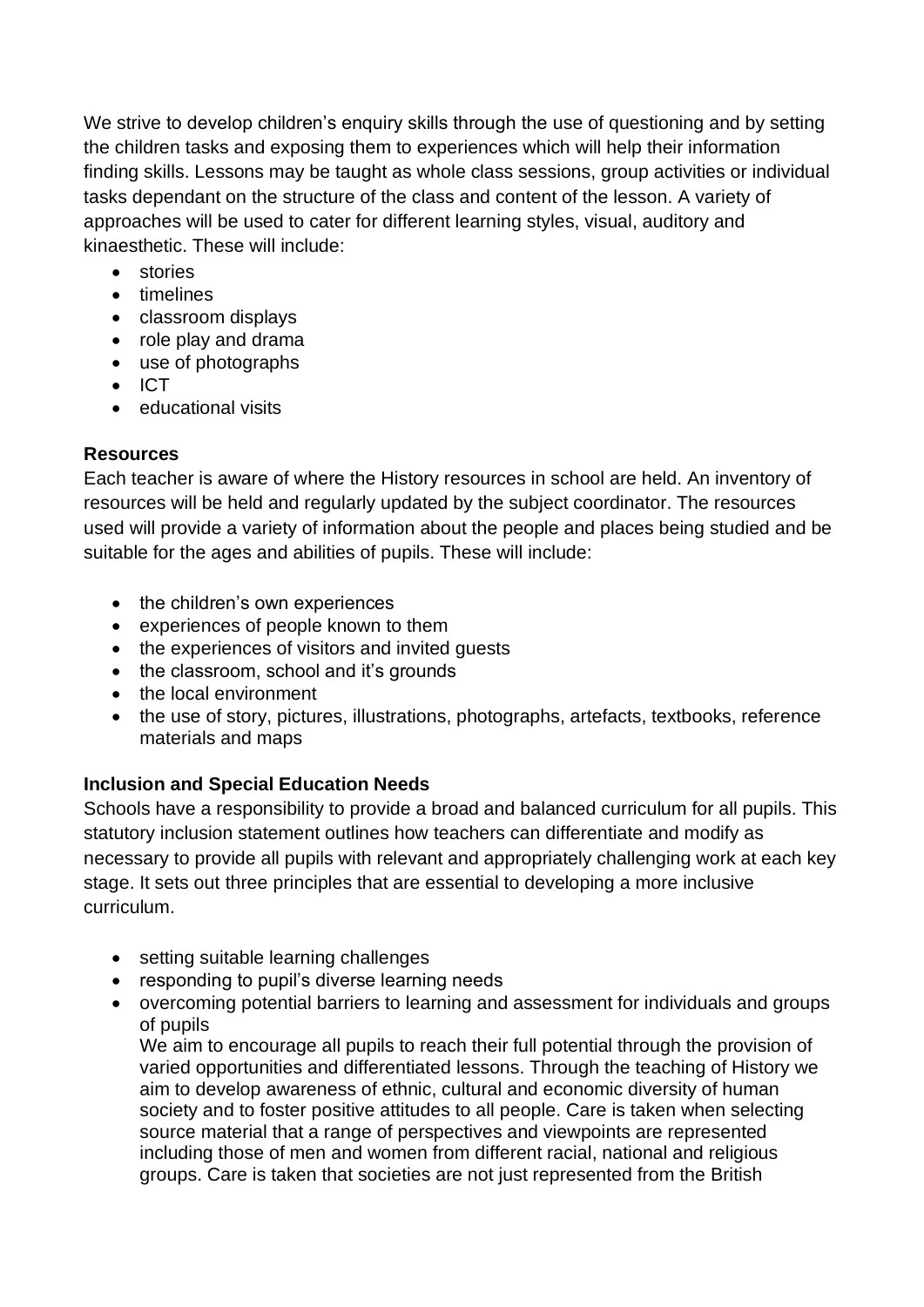perspective but also from their own. The importance of the pupils own cultural background is recognised as a resource which may give an alternative perspective on events of the past as well as the present. The History co-ordinator will liaise with the SENCO to ensure that the children with SEN achieve their full potential in History lessons and activities.

### **Gifted and Talented**

Children on the gifted and talented register need to be challenged with open ended tasks which provide opportunities to tackle more complex issues and a wider range of resources. This will be done by differentiation for those pupils concerned.

The History coordinator will work with the MAT coordinator to keep a register of children who are more able in History and ensure these children and class teachers receive relevant support and differentiated activities. When monitoring takes place the subject coordinator will ensure the needs of these children are being met.

#### **Educational Visits**

Educational visits to places of historical value will be used to support the pupils work in History. The learning process will be based on direct experience and practical activities and will take into account the pupils own interests, experiences and activities.

### **Roles and Responsibilities**

The subject coordinators role is to:

- prepare and review policy documents, curriculum plans and schemes of work for the subject
- encourage staff to provide effective learning opportunities for all pupils, to develop valid activities appropriate for all pupils at different stages of development and which enables pupils to progress in the subject
- help colleagues develop their subject expertise and organise and monitor their professional development
- collect, evaluate and inform staff of all resources
- ensure standard formats for assessment and monitoring are being used
- provide annual subject action plans including costings and priorities which help inform the school development plan
- organise and advise on the contribution of History to other curriculum areas including cross curricular
- help with the monitoring and evaluation of the effectiveness of the subject within the school

The class teacher's role is to:

- ensure coverage of History for their year group/Key Stage.
- inform the subject leader of any resources needed to deliver the units before they arise in the curriculum.
- plan and deliver lessons to appeal to all learners to enthuse as well as educate the children in their class.